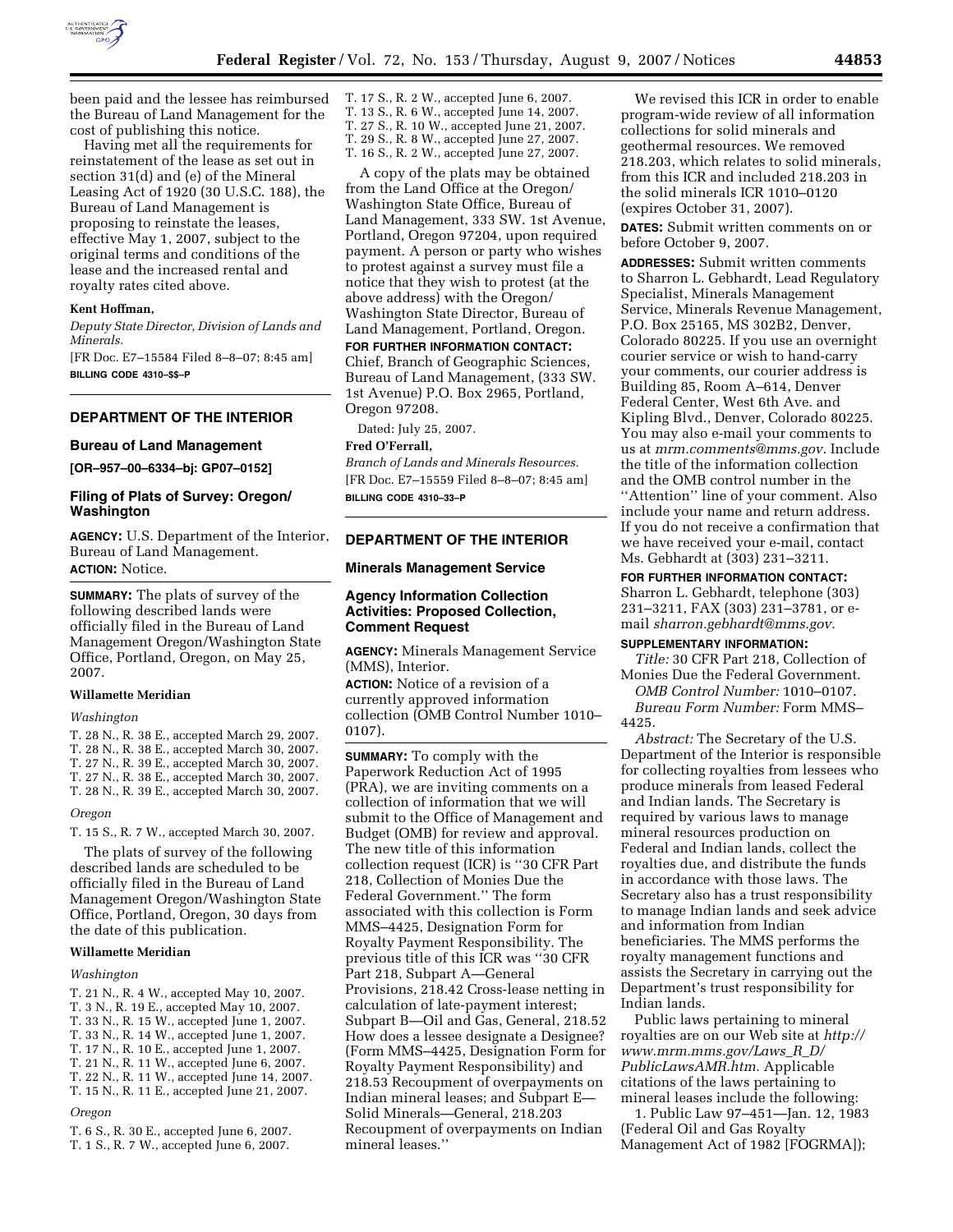2. Public Law 104–185—Aug. 13, 1996 (Federal Oil and Gas Royalty Simplification and Fairness Act of 1996 [RSFA]), as corrected by Public Law 104–200—Sept. 22, 1996); and

3. Indian Mineral Development Act of 1982 (25 U.S.C. 2101 *et seq.*).

When a company or an individual enters into a lease to explore, develop, produce, and dispose of minerals from Federal or Indian lands, that company or individual agrees to pay the lessor a share (royalty) of the value received from production from the leased lands. The lease creates a business relationship between the lessor and the lessee. The lessee is required to report various kinds of information to the lessor relative to the disposition of the leased minerals. Such information is similar to data reported to private and public mineral interest owners and is generally available within the records of the lessee or others involved in developing, transporting, processing, purchasing, or selling of such minerals. The information collected includes data necessary to ensure that the royalties are paid appropriately.

### **Designation of Designee**

The Federal Oil and Gas Royalty Simplification and Fairness Act of 1996 (RSFA), Public Law 104–185, as corrected by Public Law 104–200, established that lessees (owners, primarily, of operating rights, or secondarily, lease record title) are responsible for making royalty and related payments on Federal oil and gas leases. These RSFA requirements are codified at 218.52. It is common, however, for a payor rather than a lessee to make these payments. When a payor makes payments on behalf of a lessee, RSFA section 6(g) requires that the lessee designate the payor as its designee and notify MMS of this arrangement in writing. The MMS designed Form MMS–4425, Designation Form for Royalty Payment Responsibility, to request all the information necessary for lessees to

comply with these RSFA requirements when they choose to designate an agent to pay for them.

## **Cross-Lease Netting in Calculation of Late-Payment Interest**

Regulations at 218.54 require MMS to assess interest on unpaid or underpaid amounts. The MMS distributes these interest revenues to states, Indians, and the U.S. Treasury, based on financial lease distribution information. Current regulations at 218.42 provide that an overpayment on a lease or leases may be offset against an underpayment on a different lease or leases to determine the net payment subject to interest, when certain conditions are met. This is called cross-lease netting. However, RSFA sections 6(a), (b), and (c) require MMS to pay interest on lessees' Federal oil and gas overpayments made on or after February 13, 1997 (6 months after the August 13, 1996 enactment of RSFA). The MMS implemented this RSFA provision in 1997 and began calculating interest on both underpayments and overpayments for Federal oil and gas leases, making the cross-lease netting provisions at 218.42 no longer applicable for these leases. The MMS is developing regulations  $_{[MRM1]}$  to amend 218.42 to limit its applicability to payments made under Indian tribal leases and Federal leases for minerals other than oil and gas. The MMS estimates that in about seven cases per year, lessees must comply with the provisions of 218.42(b) and (c) for Indian tribal leases or Federal leases other than oil and gas, demonstrating that cross-lease netting is correct by submitting production reports, pipeline allocation reports, or other similar documentary evidence. This information is necessary for MMS to determine the correct amount of interest owed by the lessee and to ensure proper value is collected.

## **Tribal Permission for Recoupment on Indian Leases**

In order to report cross-lease netting on Indian leases, lessees must also

comply with regulations at 218.53(b), allowing only lessees with written permission from the tribe to recoup overpayments on one lease against a different lease for which the tribe is the lessor. The payor must furnish MMS with a copy of the tribe's written permission. Generally, a payor may recoup an overpayment against the current month's royalties or other revenues owed on the same tribal lease. For any month, a payor may not recoup more than 50 percent of the royalties or other revenues owed in that month, under an individual allotted lease, or more than 100 percent of the royalties or other revenues owed in that month, under a tribal lease. Lessees use Form MMS–2014, Report of Sales and Royalty Remittance (burden hours covered under ICR 1010–0140, which expires November 30, 2009), for oil and gas lease recoupments. The MMS requires tribal permission to ensure tribes $_{[MRM2]}$ receive correct revenues from production on their leases.

The MMS is requesting OMB's approval to continue to collect this information. Not collecting this information would limit the Secretary's ability to discharge his/her duties and may also result in loss of royalty payments. Proprietary information submitted is protected, and there are no questions of a sensitive nature included in this information collection.

*Frequency:* On occasion.

*Estimated Number and Description of Respondents:* 1,612 Federal and Indian lessees.

*Estimated Annual Reporting and Recordkeeping ''Hour'' Burden:* 1,219 hours.

We have not included in our estimates certain requirements performed in the normal course of business and considered usual and customary. The following chart shows the estimated burden hours by CFR section and paragraph: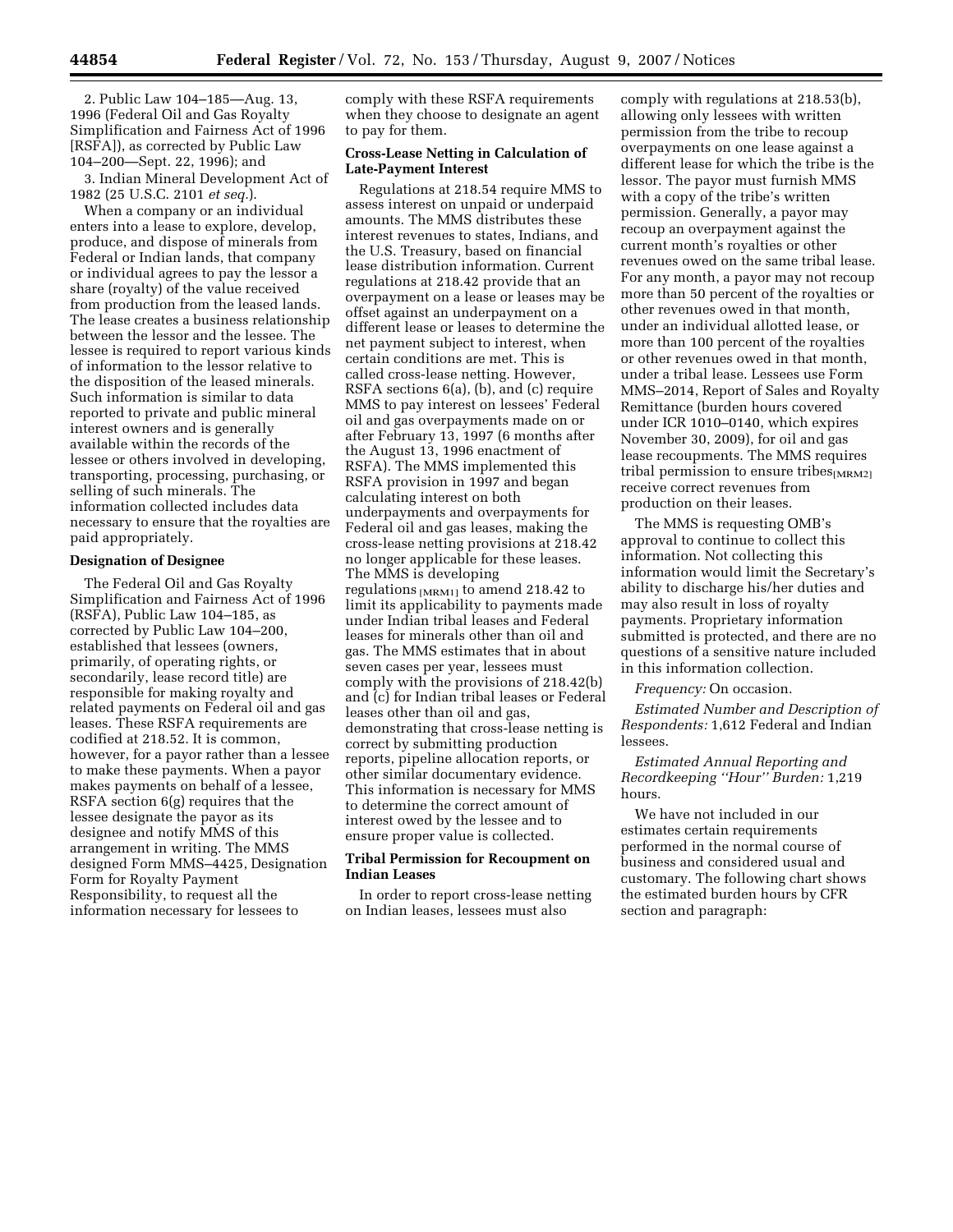## RESPONDENTS' ESTIMATED ANNUAL BURDEN HOURS

| Citation 30 CFR part 218   | Reporting and recordkeeping requirement                                                                                                                                                                                                                                                                                                                                                                                                                                                                                                                                                                                                                                                                    | Hour burden | Average number<br>of annual<br>responses | Annual burden<br>hours |
|----------------------------|------------------------------------------------------------------------------------------------------------------------------------------------------------------------------------------------------------------------------------------------------------------------------------------------------------------------------------------------------------------------------------------------------------------------------------------------------------------------------------------------------------------------------------------------------------------------------------------------------------------------------------------------------------------------------------------------------------|-------------|------------------------------------------|------------------------|
|                            | Subpart A—General Provisions—Cross-lease netting in calculation of late-payment interest                                                                                                                                                                                                                                                                                                                                                                                                                                                                                                                                                                                                                   |             |                                          |                        |
| 218.42(b) and (c)          | Cross-lease netting in calculation of late-payment in-<br>terest. (b) Royalties attributed to production from a<br>lease or leases which should have been attributed<br>to production from a different lease or leases may<br>be offset $* * * if * * * the payor submits product -$<br>tion reports, pipeline allocation reports, or other<br>similar documentary evidence pertaining to the<br>specific production involved which verifies the cor-<br>rect production information * * *.<br>(c) If MMS assesses late-payment interest and the<br>payor asserts that some or all of the interest is not<br>owed $* * *$ the burden is on the payor to dem-<br>onstrate that the exception applies * * *. | 2           | 7                                        | 14                     |
|                            | Subpart B-Oil and Gas, General-How does a lessee designate a Designee?                                                                                                                                                                                                                                                                                                                                                                                                                                                                                                                                                                                                                                     |             |                                          |                        |
| $218.52(a)$ , (c), and (d) | How does a lessee designate a Designee? (a) If you<br>are a lessee under 30 U.S.C. 1701(7), and you<br>want to designate a person to make all or part of<br>the payments due under a lease on your behalf<br>* * * you must notify MMS * * * in writing of such<br>designation * * *.<br>(c) If you want to terminate a designation $* * *$ you<br>must provide [the following] to MMS in writing<br>$* * *$<br>(d) MMS may require you to provide notice when<br>there is a change in the percentage of your record<br>title or operating rights ownership.<br>The MMS currently uses Form MMS-4425, Designa-<br>tion Form for Royalty Payment Responsibility, to<br>collect this information.            | 0.75        | 1,600                                    | 1,200                  |
|                            | Subpart B-Oil and Gas, General-Recoupment of overpayments on Indian mineral leases                                                                                                                                                                                                                                                                                                                                                                                                                                                                                                                                                                                                                         |             |                                          |                        |
| 218.53(b)                  | Recoupment of overpayments on Indian mineral<br>leases. (b) With written permission authorized by<br>tribal statute or resolution, a payor may recoup an<br>overpayment against royalties or other revenues<br>owed * * * under other leases * * *. A copy of<br>the tribe's written permission must be furnished to<br>MMS $* * *$ .                                                                                                                                                                                                                                                                                                                                                                      | 1           | 5                                        | 5                      |
| Total burden               |                                                                                                                                                                                                                                                                                                                                                                                                                                                                                                                                                                                                                                                                                                            |             | 1,612                                    | 1,219                  |

*Estimated Annual Reporting and Recordkeeping ''Non-hour Cost'' Burden:* We have identified no ''nonhour cost'' burden associated with the collection of information.

*Public Disclosure Statement:* The PRA (44 U.S.C. 3501 *et seq.*) provides that an agency may not conduct or sponsor, and a person is not required to respond to, a collection of information unless it displays a currently valid OMB control number.

*Comments:* Before submitting an ICR to OMB, PRA Section  $3506(c)(2)(A)$ requires each agency ''\* \* \* to provide notice \* \* \* and otherwise consult with members of the public and affected agencies concerning each proposed collection of information \* \* \*.'' Agencies must specifically solicit

comments to: (a) Evaluate whether the proposed collection of information is necessary for the agency to perform its duties, including whether the information is useful; (b) evaluate the accuracy of the agency's estimate of the burden of the proposed collection of information; (c) enhance the quality, usefulness, and clarity of the information to be collected; and (d) minimize the burden on the respondents, including the use of automated collection techniques or other forms of information technology.

The PRA also requires agencies to estimate the total annual reporting ''non-hour cost'' burden to respondents or recordkeepers resulting from the collection of information. If you have costs to generate, maintain, and disclose

this information, you should comment and provide your total capital and startup cost components or annual operation, maintenance, and purchase of service components. You should describe the methods you use to estimate major cost factors, including system and technology acquisition, expected useful life of capital equipment, discount rate(s), and the period over which you incur costs. Capital and startup costs include, among other items, computers and software you purchase to prepare for collecting information; monitoring, sampling, and testing equipment; and record storage facilities. Generally, your estimates should not include equipment or services purchased: (i) Before October 1, 1995; (ii) to comply with